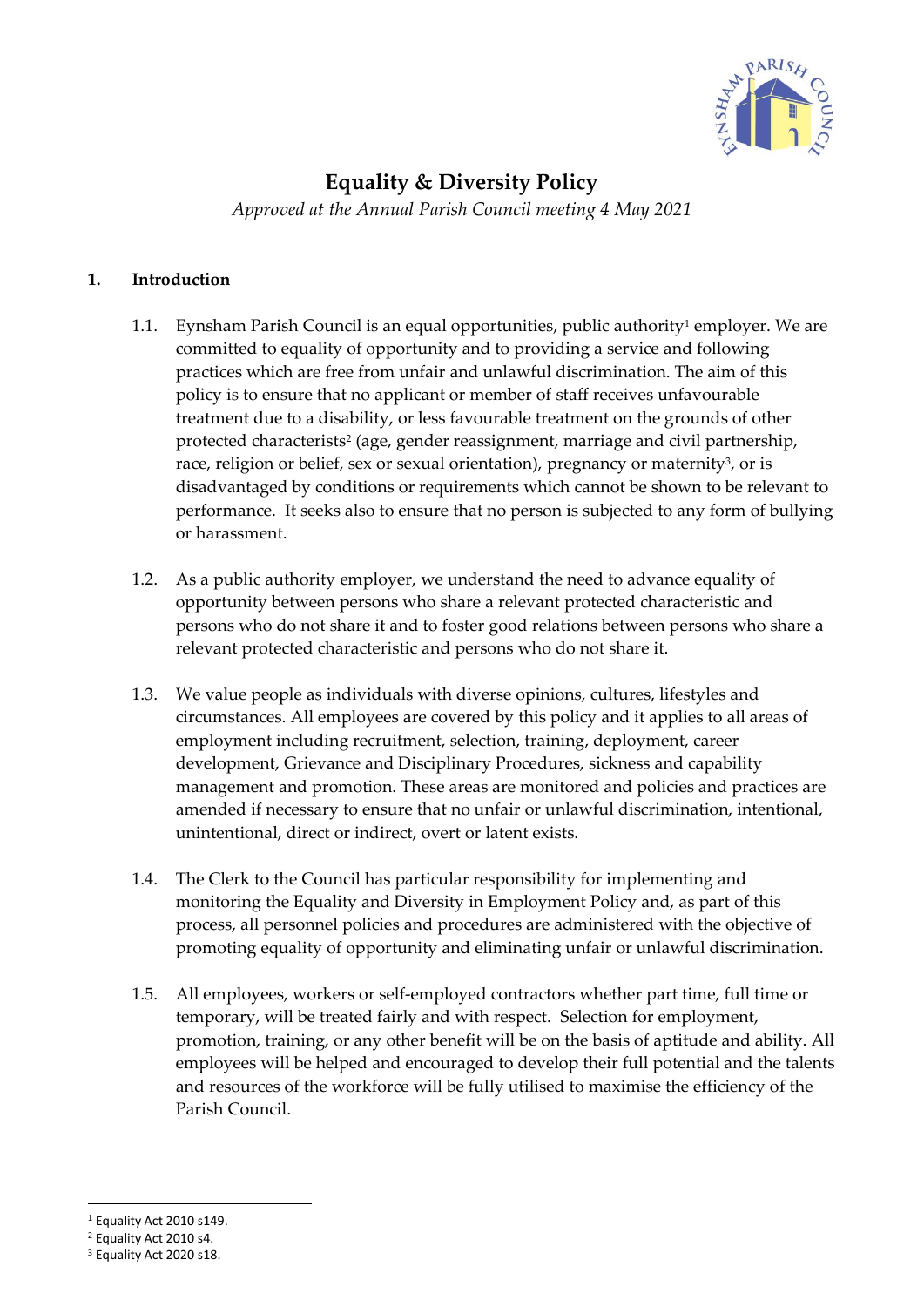1.6. Equality of opportunity, valuing diversity and compliance with the law is to the benefit of all individuals in the Parish Council as it seeks to develop the skills and abilities of its people. While specific responsibility for eliminating discrimination and providing equality of opportunity lies with the senior management team, individuals at all levels have a responsibility to treat others with dignity and respect. The personal commitment of every employee to this policy and application of its principles are essential to eliminate discrimination and provide equality throughout the Parish Council.

#### **2. Our Commitment as an Employer**

- 2.1. To create an environment in which individual differences and the contributions of our staff are recognised and valued.
- 2.2. Every employee, worker or self-employed contractor is entitled to a working environment that promotes dignity and respect to all. No form of intimidation, bullying or harassment will be tolerated.
- 2.3. Training, development and progression opportunities are available to all staff.
- 2.4. Equality in the workplace is good management practice and makes sound business sense.
- 2.5. We will review all our employment practices and procedures to ensure fairness.

#### **3. Our Commitment as a Service Provider**

- 3.1. We aim to provide services to which all clients are entitled regardless of age, disability, gender reassignment, marriage and civil partnership, pregnancy or maternity, race, religion or belief, sex or sexual orientation, offending past, caring responsibilities or social class.
- 3.2. We will make sure that our services are delivered equitably and meet the diverse needs of our service users and clients by assessing and meeting the diverse needs of our clients.
- 3.3. This policy is fully supported by the senior management team.
- 3.4. This policy will be monitored and reviewed annually.
- 3.5. We have clear procedures that enable our clients, candidates for jobs and employees to raise a grievance or make a complaint if they feel they have been unfairly treated.
- 3.6. Breaches of our equality and diversity policy will be regarded as misconduct and could lead to disciplinary proceedings.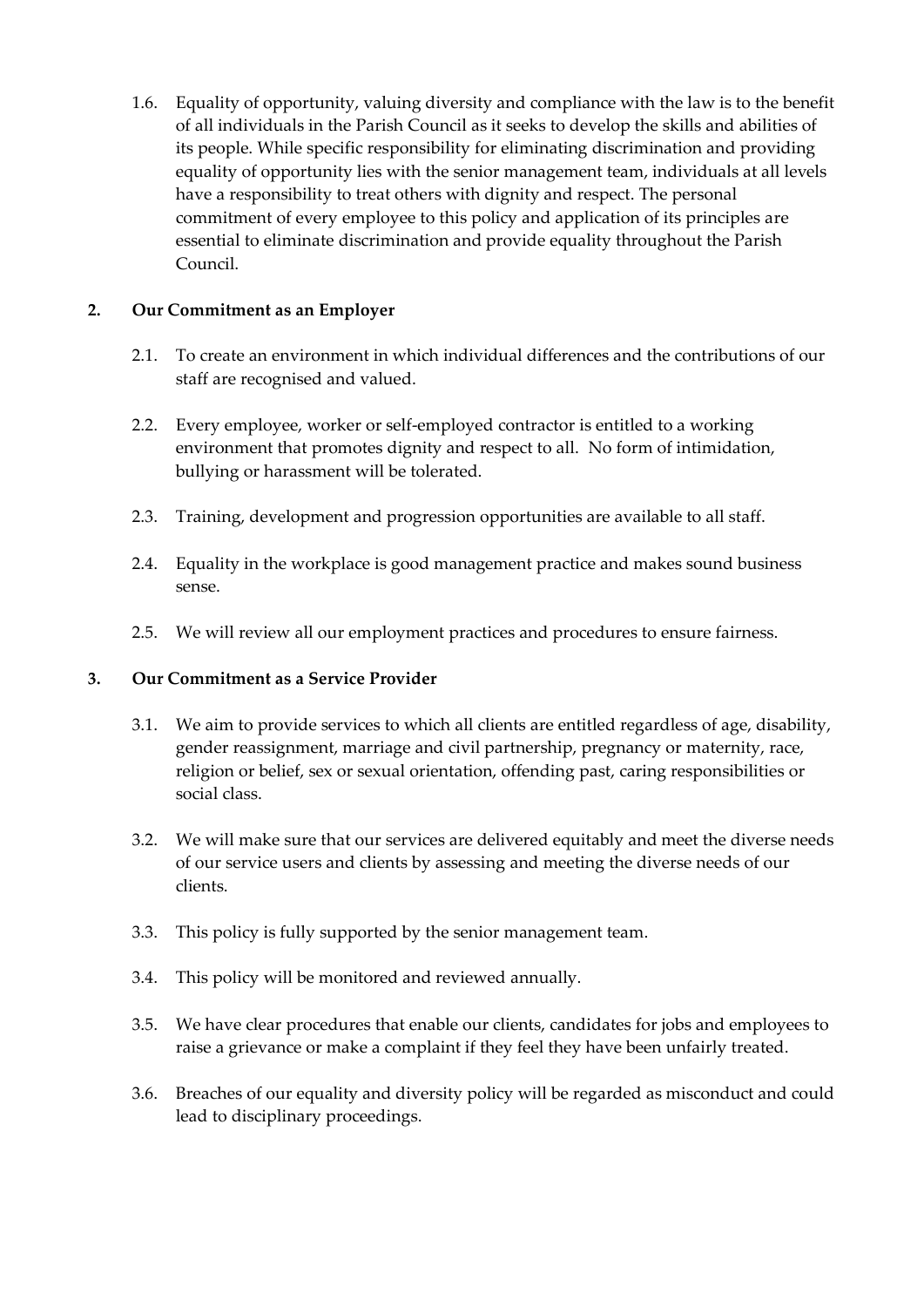## **Equal Opportunity Policy Statements**

The Council will positively promote/support all employees who have protected characterists and will undertake the following:-

## 4. **Age**

- 4.1. Ensure that people of all ages are treated with respect and dignity.
- 4.2. Ensure that people of working age are given equal access to our employment, training, development and promotion opportunities.
- 4.3. Challenge discriminatory assumptions about younger and older people.
- 4.4. Where Age is a factor in the Council's decision making, it must identify the legitimate aims it is pursuing the justify that decision.

# 5. **Disability**

- 5.1. Provide any reasonable adjustments to ensure disabled people have access to our services and employment opportunities.
- 5.2. Challenge discriminatory assumptions about disabled people.
- 5.3. Seek to continue to improve access to information by ensuring availability of: loop systems; Braille facilities; alternative formatting; and sign language interpretation.
- 5.4. Conduct proper investigations into Employee health problems; including asking the Employee for consent to attend an appropriate medical assessment; to ensure that reasonable adjustments are based on qualified advice.

## 6. **Marriage or Civil Partnership**

- 6.1. Ensure that people are treated with respect and dignity.
- 6.2. Challenge discriminatory assumptions about the marriage or civil partnership of our employees.
- 6.3. Ensure that no individual is disadvantaged and that we take account of the needs of our employees' marriage or civil partnership.

## 7. **Race**

- 7.1. Challenge racism wherever it occurs.
- 7.2. Respond swiftly and sensitively to racist incidents.
- 7.3. Actively promote race equality in the Parish Council.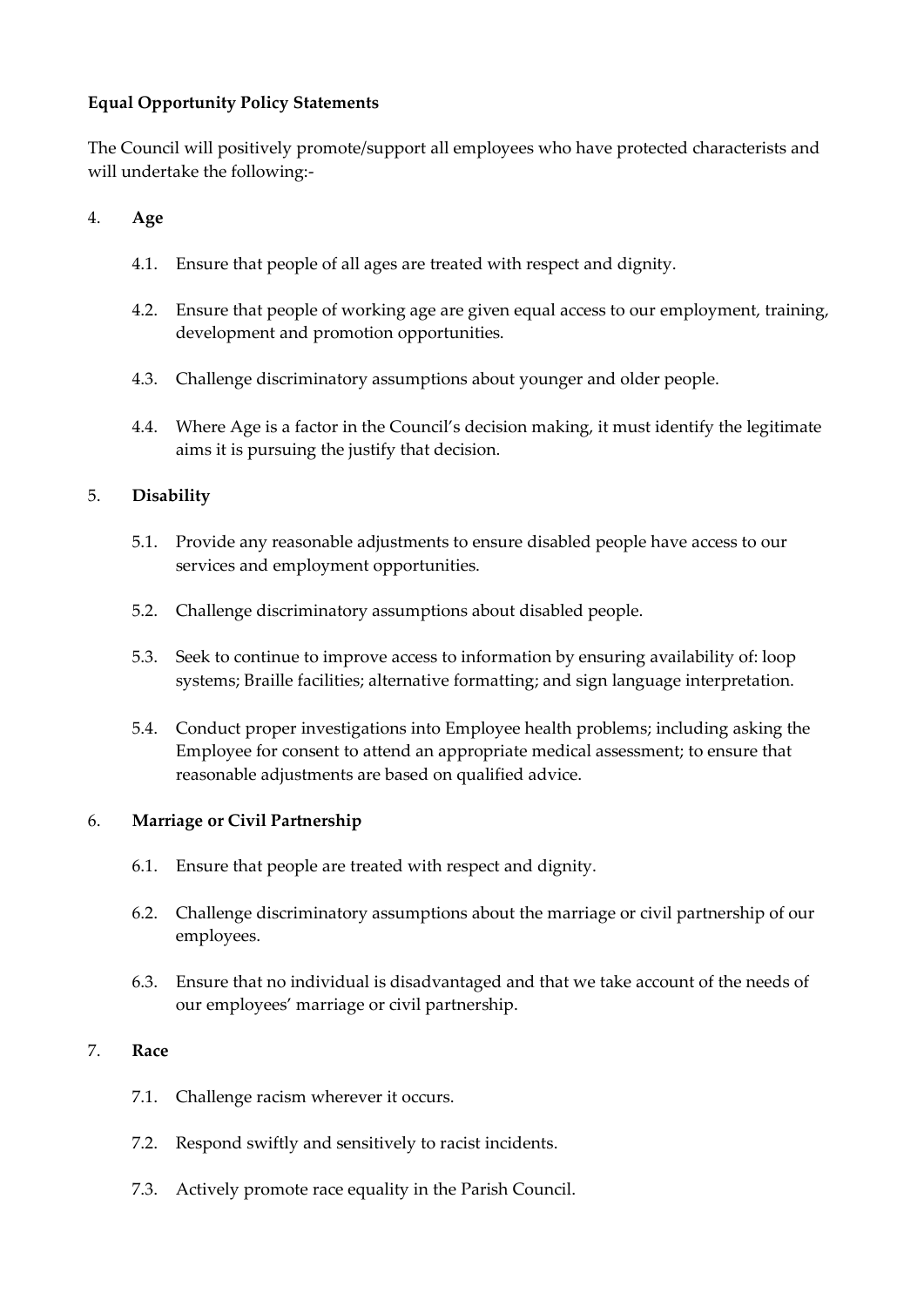#### 8. **Religion or belief**

- 8.1. Ensure that employees' religion or beliefs and related observances are respected and accommodated wherever possible.
- 8.2. Respect people's beliefs where the expression of those beliefs does not impinge on the legitimate rights of others.

#### 9. **Sex and Gender Reassignment**

- 9.1. Challenge discriminatory assumptions about women and men.
- 9.2. Take positive action to redress the negative effects of discrimination against women and men.
- 9.3. Offer equal access for women and men to representation, services, employment, training and pay and encourage other organisations to do the same.
- 9.4. Provide support to prevent discrimination against transsexual people who have/who are about to undergo/who have undergone gender reassignment.

#### 10. **Sexual Orientation**

- 10.1. Ensure that people are treated with respect and dignity.
- 10.2. Challenge discriminatory assumptions about the sexual orientation of our employee.
- 10.3. Ensure that no individual is disadvantaged and that we take account of the needs of our employees regardless of sexual orientation.

## 11. **Pregnancy or maternity**

- 11.1. Ensure that people are treated with respect and dignity regardless of pregnancy or maternity.
- 11.2. Challenge discriminatory assumptions about the pregnancy or maternity of our employees.
- 11.3. Ensure that no individual is disadvantaged and that we take account of the needs of our employees' pregnancy or maternity.

## 12. **Ex-offenders**

12.1. Prevent discrimination against our employees regardless of their offending background (except where there is a known risk to children or vulnerable adults).